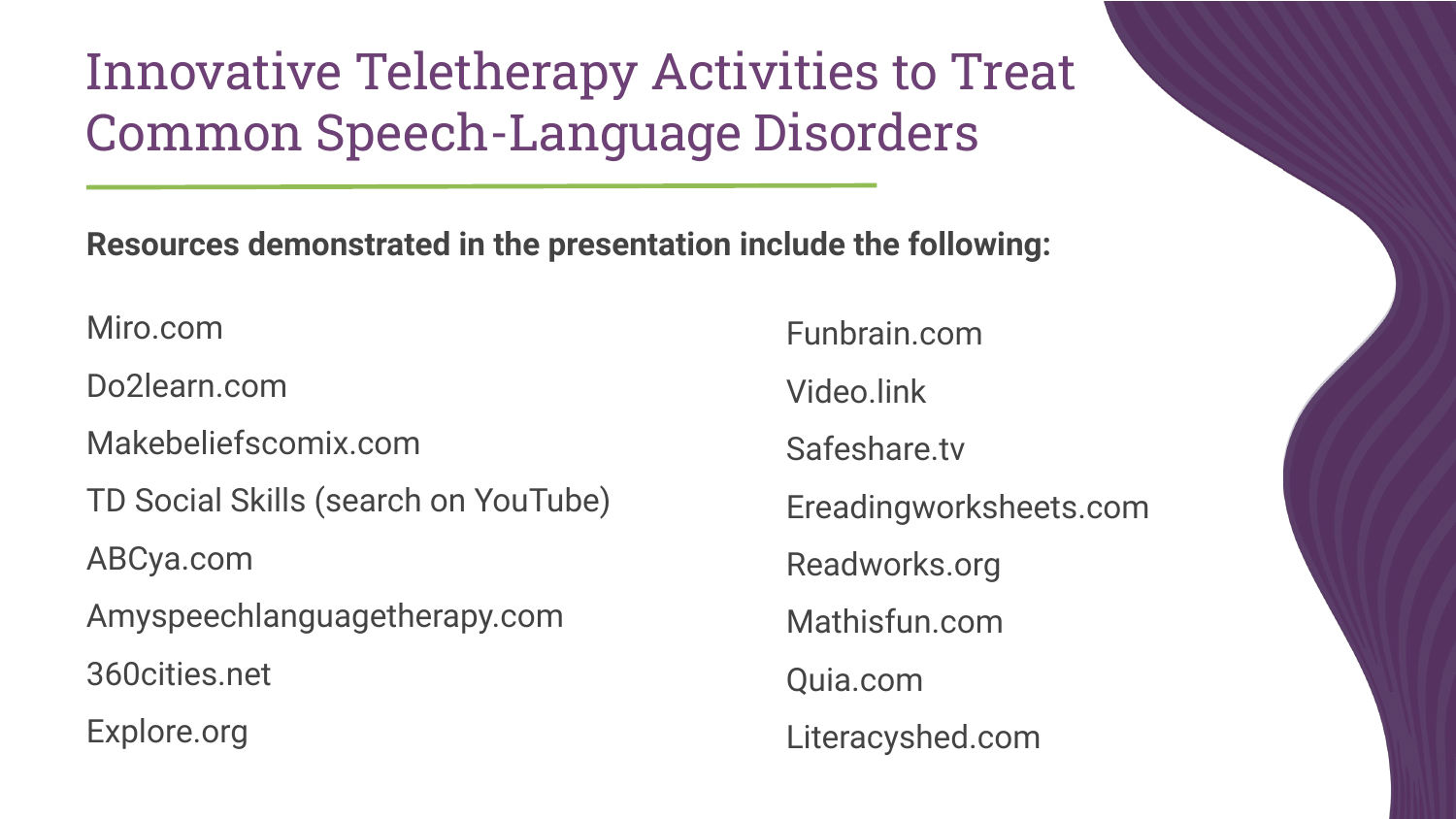## **References**

American Speech-Hearing-Language Association. (2015). *Telepractice Overview* [Professional Issues]. Retrieved from <http://www.asha.org/Practice-Portal/Professional-Issues/Telepractice/>

Akamoglu, Y., Meadan, H., Pearson, J. N. & Cummings, K. (2018). Getting Connected: Speech and language pathology perceptions of building rapport via telepractice. *Journal of Developmental and Physical Disabilities,* 30, 569-585. doi: <https://doi.org/10.1007/s10882-018-9603-3>

Camden, C., Pratte, G., Fallon, F., Couture, M., Berbari, J. & Tousignant, M. (2019). Diversity of practices in telerehabilitation for children with disabilities and effective intervention characteristics: results from a systematic review. *Disability and Rehabilitation.* doi: 10.1080/09638288.2019.1595750

Cason, J. and Cohn, E. R. (2014). Telepractice: An Overview and Best Practices. *Perspectives of the ASHA Special Interest Groups, 23*(SIG 18), 4-17.

Chen, Y. -P. P., Johnson, C., et al. (2016). Systematic review of virtual speech therapists for speech disorders. *Computer Speech & Language*, *37*, 98-128. doi: 10.1016/j.csl.2015.08.005

Fong, R., Tsai, C. F, and Yan Yiu, O. (2020). *The Implementation of Telepractice in Speech Language Pathology in Hong Kong During the COVID-19 Pandemic.* Telemedicine and e-Health: Ahead of Print. Retrieved from https://www.liebertpub.com/doi/10.1089/TMJ.2020.0223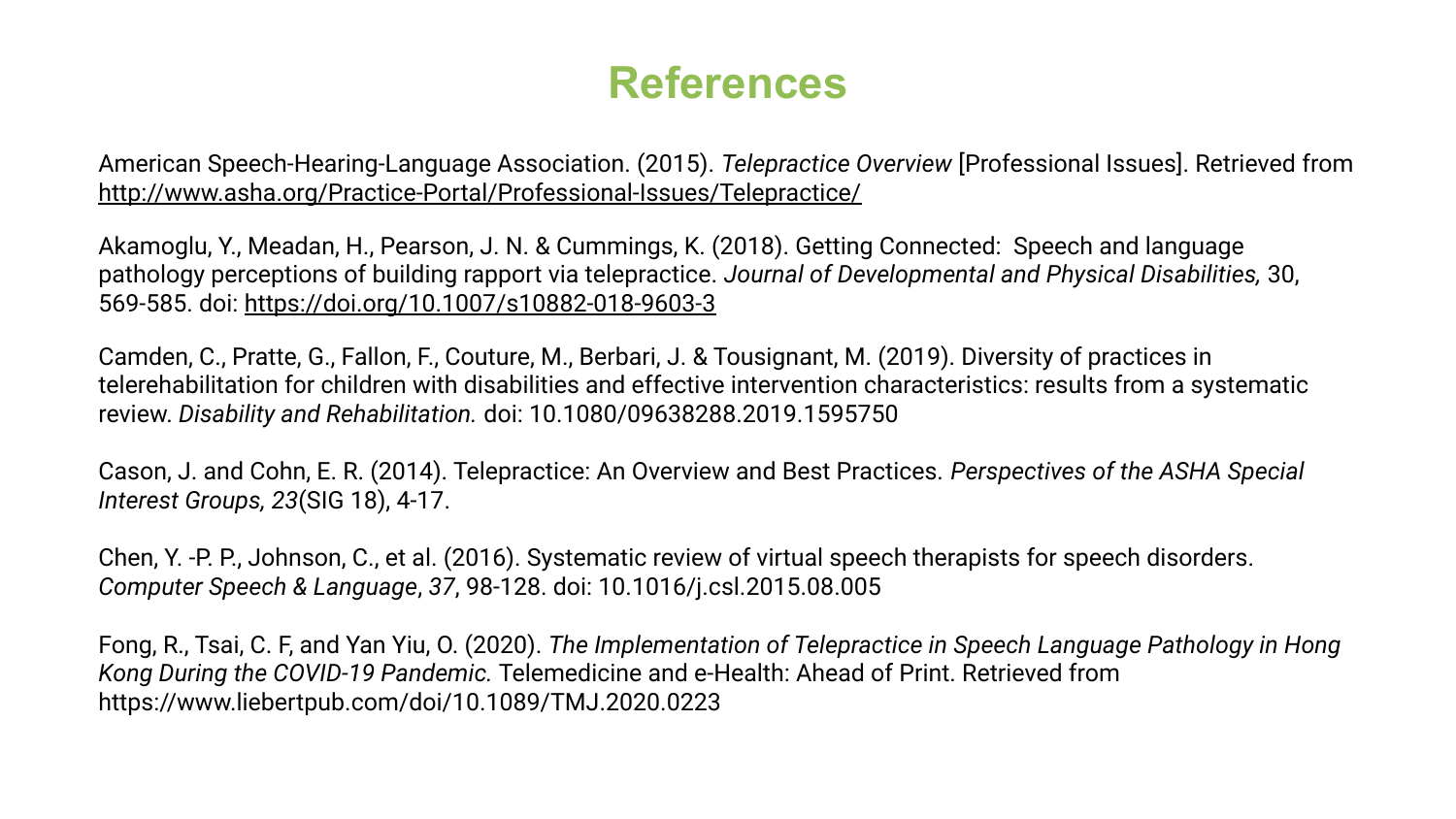Iacono, T., Dissanayake, C., Trembath, D., Hurdy, K., Erickson, S., & Spong, J. (2016). Family and practitioner perspectives on telehealth for services to young children with autism. *Studies in Health Technology and Informatics, 231,* 63–73.

Mellard, D. F., Rice, M., and Carter, Jr. R.A. (2018). *Understanding teletherapy as an option for K-12 Students with Disabilities*. Lawrence, KS: Center on Online Learning and Students with Disabilities, University of Kansas. Retrieved from http://www.centerononlinelearning.res.ku.edu/wp-content/uploads/RelatedServices\_March2018.pdf

Roberts, J., Sutherland, R. &Trembath, D. (2018). Telehealth and autism: A systematic search and review of the literature. *International Journal of Speech-Language Pathology,* 20:3, 324-336. doi: 10.1080/17549507.2018.1465123

Wales, D., Skinner, L., & Hayman, M. (2017). The Efficacy of Telehealth-Delivered Speech and Language Intervention for Primary School-Age Children: A Systematic Review. *International journal of telerehabilitation*, *9*(1), 55–70. doi: [10.5195/ijt.2017.6219](https://dx.doi.org/10.5195%2Fijt.2017.6219)

Zimny, Judy. (2020, May). *5 Tips to Building Relationships in the Virtual Classroom.* NAESP. Retrieved from <https://www.naesp.org/communicator-may-2020/5-tips-building-relationships-virtual-classroom>